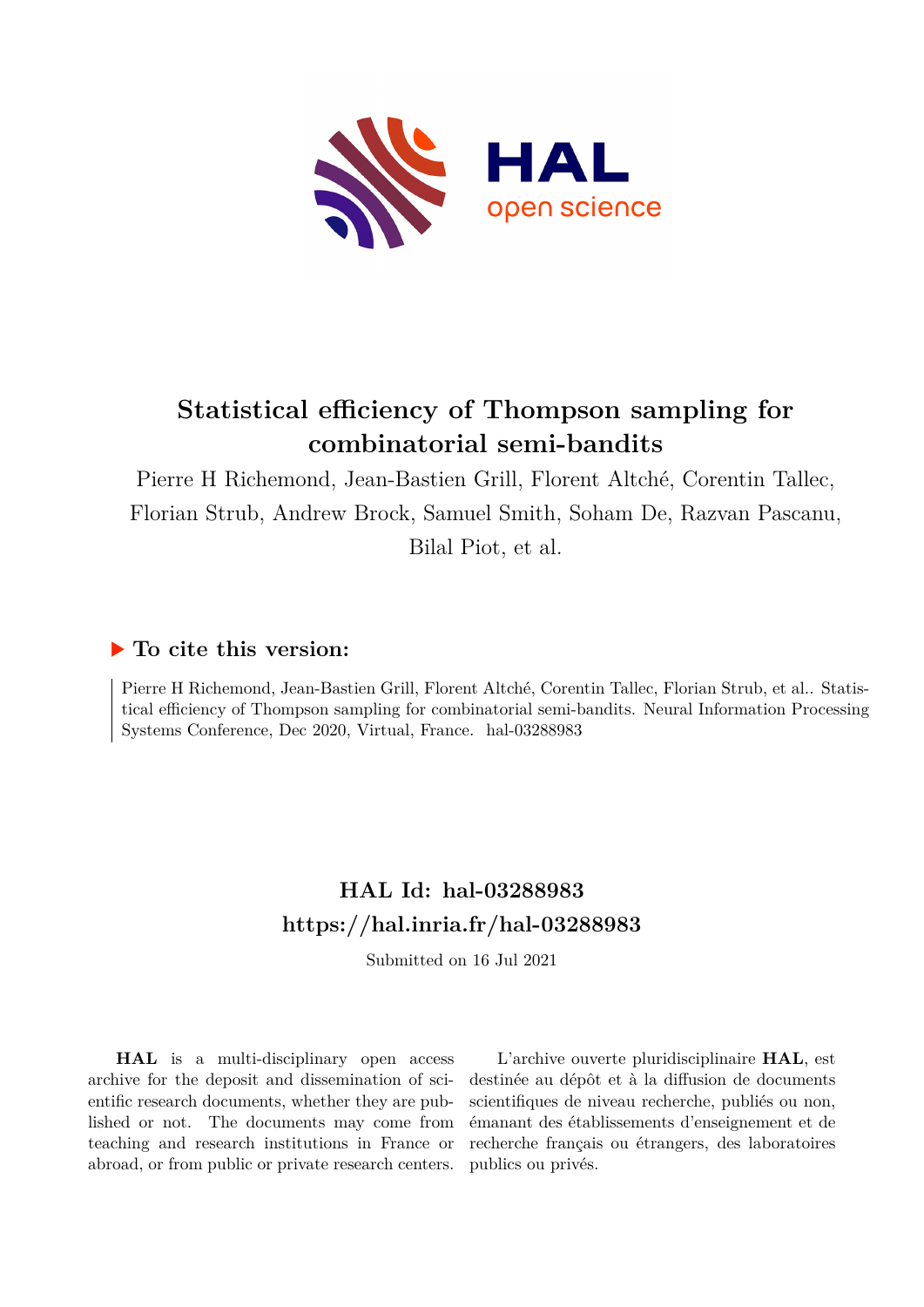# BYOL works *even* without batch statistics

Pierre H. Richemond<sup>∗,1,2</sup> Jean-Bastien Grill<sup>∗,1</sup> Florent Altché<sup>∗,1</sup> Corentin Tallec<sup>∗,1</sup> Florian Strub<sup>∗,1</sup>

Andrew Brock<sup>1</sup> Samuel Smith<sup>1</sup> Soham De<sup>1</sup> Razvan Pascanu<sup>1</sup>

Bilal Piot<sup>1</sup> Michal Valko<sup>1</sup>

 $1$ DeepMind <sup>2</sup>Imperial College

phr17@ic.ac.uk [jbgrill,altche,corentint,fstrub]@google.com

#### Abstract

Bootstrap Your Own Latent (BYOL) is a self-supervised learning approach for image representation. From an augmented view of an image, BYOL trains an online network to predict a target network representation of a different augmented view of the same image. Unlike contrastive methods, BYOL does not explicitly use a repulsion term built from *negative pairs* in its training objective. Yet, it avoids collapse to a trivial, constant representation. Thus, it has recently been hypothesized that Batch normalization (BN) is critical to prevent collapse in BYOL. Indeed, BN flows gradients across batch elements, and could leak information about negative views in the batch, which could act as an implicit negative (contrastive) term. However, we experimentally show that replacing BN with a batch-independent normalization scheme (namely, a combination of group normalization and weight standardization) achieves performance comparable to vanilla BYOL (73.9% vs. 74.3% top-1 accuracy under the linear evaluation protocol on ImageNet with ResNet-50). Our finding disproves the hypothesis that the use of batch statistics is a crucial ingredient for BYOL to learn useful representations.

## 1 Introduction

Self-supervised image representation methods  $[1, 2, 3, 4]$  have achieved downstream performance that rivals those of supervised pre-training on ImageNet [5]. Current self-supervised methods rely on image transformations to generate different *views* from an input image while preserving semantic information. Among the most successful algorithms, contrastive methods  $[6, 7, 8, 1, 3, 9]$  use a loss function that balances out two terms: a term associated to the positive pairs (that we refer to as the *positive* term) encouraging representations from views of the same image to be similar, and a term associated to negative pairs (a *negative* term) which encourages representations to be spread out.

Taking a different route, other approaches manage to avoid the contrastive paradigm [10, 11, 12, 13]. Among them, BYOL [4] learns its representation by predicting the target network representation of a view from the online representation of another view of the same image. However, such a setup has obvious *collapsed* equilibria where the representation is constant, and thus can be predicted from any input. This has raised the question of how BYOL could even work without a negative term nor an explicit mechanism to prevent collapse. Experimental reports [14, 15] suggest that the use of Batch normalization, BN [16], in BYOL's network is crucial to achieve good performance. These reports hypothesise that the BN used in BYOL's network could implicitly introduce a negative term.

<sup>∗</sup>Equal contribution; the order of first authors was randomly selected.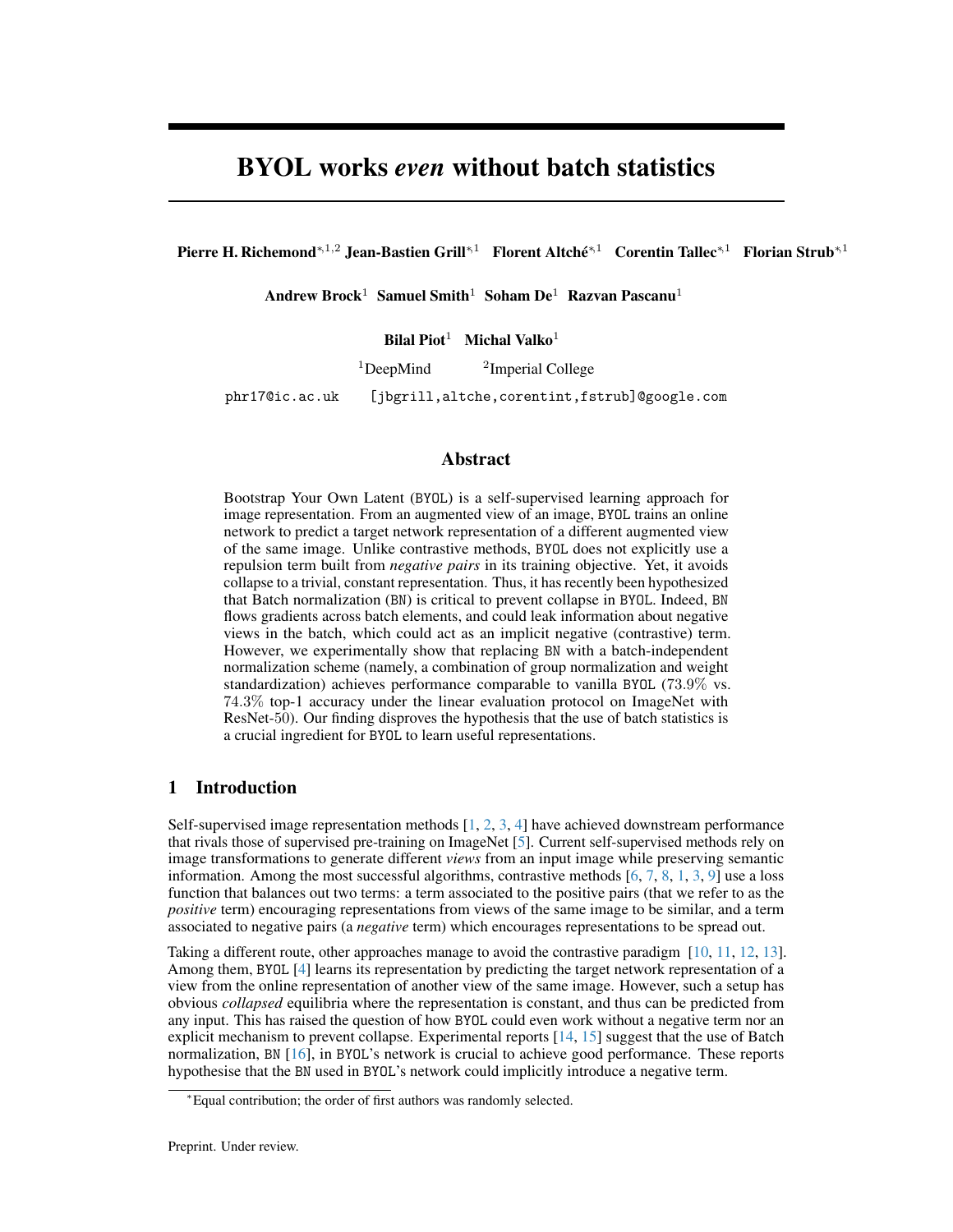We experimentally confirm the particular importance of BN in BYOL: removing all instances of BN in the network prevents BYOL from learning anything at all in the classic setting, see Section 3.1 and Table 1. However, our experimental results given in Table 2 go against some interpretations proposed notably in  $[14, 15]$ . In particular, we **refute the following hypotheses**:

• (H1) *BYOL needs BN because BN provides an implicit negative term required to avoid collapse.* In Section 3.2, we show that BYOL avoids collapse and achieves 65.7% top-1 accuracy on ImageNet under the linear evaluation protocol [17] *without* using any normalization during training, by using both a better initialization scheme and retaining the additional trainable parameters scaling and bias ( $\gamma$  and  $\beta$ ) introduced by BN.

Therefore, unlike (H1), we hypothesize that the main role of BN is to make the network more robust to cases when the initialization is scaled improperly. Indeed, proper initialization is critical for deep nets [18, 19, 20, 21] and BYOL suffers from a bad initialization in two ways: (i) as for any deep network, it makes optimization difficult and (ii) BYOL's target network outputs will be ill-conditioned, which initially provides poor targets for the online network.

• (H2) *BYOL cannot achieve competitive performance without the implicit contrastive effect provided by batch statistics.* In Section 3.3, we show that most of this performance gap—65.7% achieved without BN vs. 74.3% achieved *with* BN—can be bridged without using batch statistics. Specifically, if we replace BN with a combination of Group normalization, GN [22], and Weight standardization, WS [23], while keeping standard initializations, BYOL achieves 73.9% top-1 accuracy.

#### 2 Background

In this section, we adopt the notation of [4]. Recall that x denotes an image and  $v = t(x)$  and  $v' = t'(x)$  are two views of x obtained from two independent transformations t and t' sampled from a distribution  $T$ . These views are used as input to an encoder network to obtain representations  $y_{\theta} = f_{\theta}(v)$  and  $y'_{\theta} = f_{\theta}(v')$ ; and projections  $z_{\theta} = g_{\theta}(y_{\theta})$  and  $z'_{\theta} = g_{\theta}(y'_{\theta})$ . We continue by a brief recap of standard contrastive methods and BYOL.

InfoNCE Most contrastive methods use variants of the InfoNCE [6] loss to train their representation,

$$
\text{InfoNCE}_{\theta} = \underbrace{-\frac{\langle z_{\theta}, z_{\theta}' \rangle}{\tau \cdot ||z_{\theta}|| \cdot ||z_{\theta}'||}}_{\text{positive term}} + \underbrace{\log \sum_{i} \exp \frac{\langle z_{\theta}, z_{\theta}^{i} \rangle}{\tau \cdot ||z_{\theta}|| \cdot ||z_{\theta}'||}}_{\text{negative term}},
$$

where the  $z_{\theta}^i$  are projections from views of all images (including  $z_{\theta}'$  but not  $z_{\theta}$ ), and  $\tau$  is a temperature parameter. The first term of this loss (the *positive* term) encourages projections of views of the same image to become similar, while the second term (the *negative* term) makes projections of views from different images more dissimilar. Such a loss has a strong theoretical underpinning: minimizing this loss is equivalent to maximizing a lower bound on the mutual information between the representation of two views [24] which is tight when the function approximator is sufficiently expressive.

**BYOL** BYOL trains its representation using both an online network (parameterized by  $\theta$ ) and a target network (parameterized by  $\xi$ ). As a part of the online network, it further defines a predictor network  $q_{\theta}$ that is used to predict target projections  $z'_\xi$  using online projections  $z_\theta$  as inputs. Accordingly, the parameters of the online projection are updated following the gradients of the prediction loss

$$
\text{BYOL}_{\theta} = -\frac{\langle q_{\theta}(z_{\theta}), z_{\xi}' \rangle}{\left\| q_{\theta}(z_{\theta}) \right\| \cdot \left\| z_{\xi}' \right\|}
$$

·

In turn, the target network weights  $\xi$  are updated as an exponential moving average of the online network's weights, i.e.  $\xi \leftarrow (1 - \eta)\xi + \eta\theta$ , with  $\eta$  being a decay parameter. As  $q_\theta(z_\theta)$  is a function of v and  $z_{\xi}$  is a function of v', BYOL's loss can be seen as a measure of similarity between the views  $v$  and  $v'$  and therefore resembles the positive term of the InfoNCE loss.

**Group normalization (GN)** GN  $[22]$  is an activation normalization method, like BN  $[16]$ , Layer normalization (LN  $[25]$ ), and Instance normalization (IN  $[26]$ ). For an activation tensor X of dimensions  $(N, H, W, C)$ , GN first splits channels into G equally-sized groups, then normalizes activations with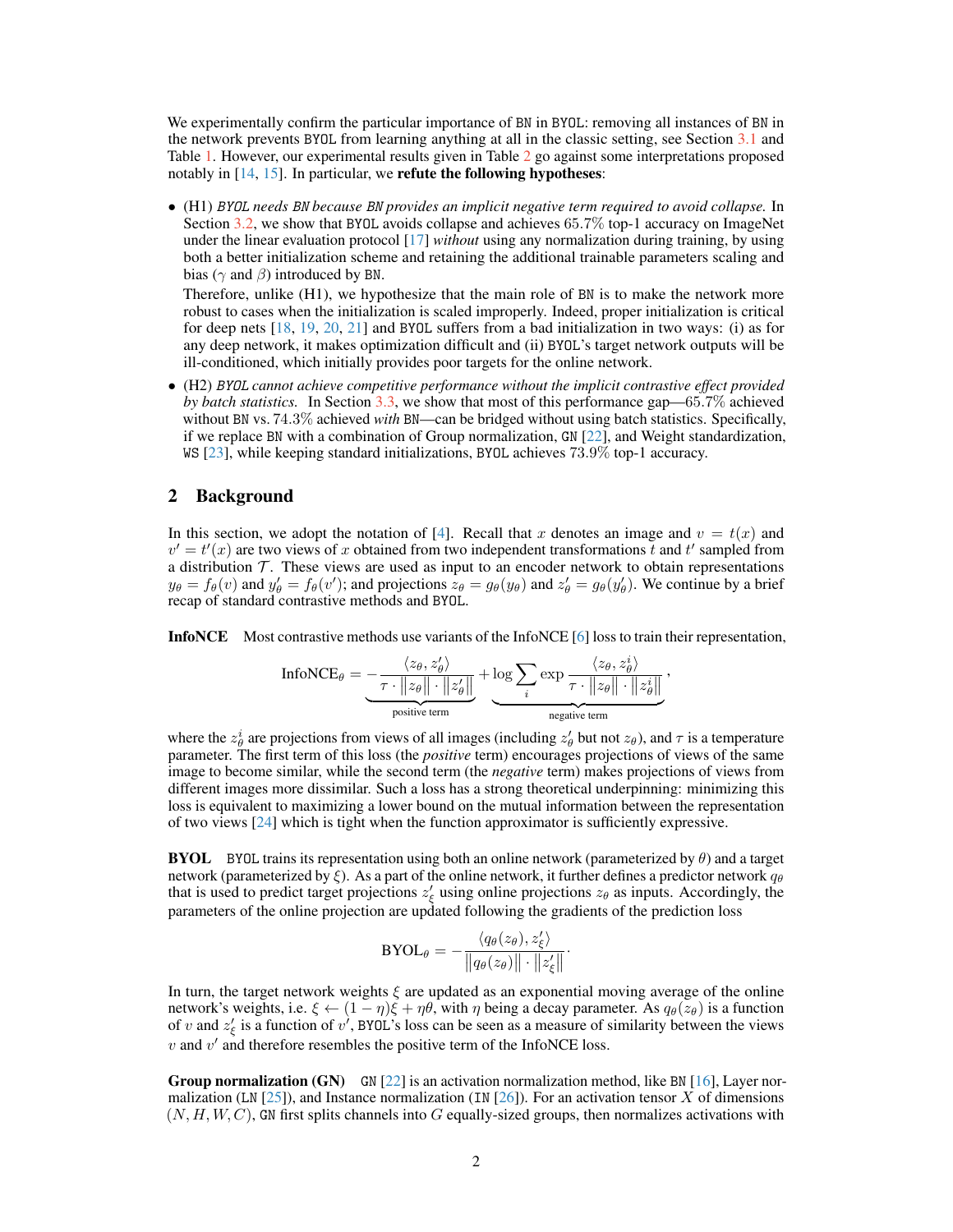the mean and standard deviation computed over disjoint slices of size  $(1, H, W, C/G)$ . The number of groups G thus trades off between normalization over all channels  $(G = 1)$ , equivalent to LN), and normalization over a single one  $(G = C,$  equivalent to IN). Importantly, GN operates independently on each batch element and therefore *it does not rely on batch statistics*.

Weight standardization (WS) WS normalizes the weights corresponding to each activation using weight statistics. Each row of the weight matrix W is normalized to get a new weight matrix  $\hat{W}$ which is directly used in place of W during training. Only the normalized weights  $\hat{W}$  are used to compute convolution outputs but the loss is differentiated with respect to non-normalized weights W,

$$
\widehat{W}_{i,j} = \frac{W_{i,j} - \mu_i}{\sigma_i}, \quad \text{with} \quad \mu_i = \frac{1}{\mathcal{I}} \sum_{j=1}^{\mathcal{I}} W_{i,j} \quad \text{and} \quad \sigma_i = \sqrt{\varepsilon + \frac{1}{\mathcal{I}} \sum_{j=1}^{\mathcal{I}} (W_{i,j} - \mu_i)^2},
$$

where  $\mathcal I$  is the input dimension (product of input channel dimension and kernel spatial dimension); we set  $\varepsilon = 10^{-4}$ . Contrary to BN, LN, and GN, WS does not create additional trainable weights.

### 3 Experimental results

While many metrics can be used to evaluate self-supervised representations, we focus on classification accuracy on ImageNet [5] under the standard linear evaluation protocol [17] with a ResNet-50 architecture, with the same setup as  $[6, 8, 1, 4]$ . Unless otherwise specified, we follow the training setup and hyperparameters described in [4] when training BYOL.

#### 3.1 Removing **BN** causes collapse

In Table 1, we explore the impact of using different normalization schemes in SimCLR and BYOL, by using either BN, LN, or removing normalization in each component of BYOL and SimCLR, i.e., the encoder, the projector (for SimCLR and BYOL), and the predictor (for BYOL only). First, we observe that removing all instances of BN in BYOL leads to performance that is no better than random. Noticeably, this is specific to BYOL as SimCLR still performs reasonably well in this regime. Nevertheless, solely applying BN to the ResNet encoder is enough for BYOL to achieve high performance.<sup>2</sup>

From these observations, [14] hypothesizes that BN implicitly introduces a negative contrastive term, which acts as a crucial component to stabilize training (H1). This hypothesis may seem further supported by the performance difference between SimCLR and BYOL when replacing BN (which uses batch statistics) with LN which does not.

However, we observe that BN seems to be mainly useful in the ResNet encoder, for which standard initializations are known to lead to poor conditioning [28, 29]. Also BYOL might be even more affected by improper initialization as it creates its own targets. Rather than (H1), we therefore hypothesize that the main contribution of BN in BYOL is to compensate for improper initialization.

| Encoder     | BN   |      |                       |                        | ⊥⊥   |                          |      |                          |            |     |      |      |      |    |           |
|-------------|------|------|-----------------------|------------------------|------|--------------------------|------|--------------------------|------------|-----|------|------|------|----|-----------|
| Projector   |      | BN   |                       |                        |      | ĹN                       |      | -                        | ΒN         |     |      | LN   |      |    |           |
| Predictor   | BN   | -    | BN                    | -                      | LN   | $\overline{\phantom{0}}$ | LN   | $\overline{\phantom{0}}$ | BN         | -   | LN   | -    | ΒN   | LN |           |
| <b>BYOL</b> | 73.2 | 73.2 | 70<br>$\mathcal{L}$ . | 70.1<br>$\mathbf{2.1}$ | 0.1  | 5.4                      | 0.1  | 0.1                      | 62.6       | U.1 | 0.1  | v. 1 | 61.1 | U. | $\rm 0.1$ |
| SimCLR      | 69.3 |      | 68.5                  |                        | 68.0 |                          | 67.8 |                          | $53.8^{3}$ |     | 56.7 |      | U.I  |    |           |

Table 1: *Ablation results on normalization, per network component:* The numbers correspond to top-1 linear accuracy (%), 300 epochs on ImageNet, averaged over 3 seeds.

#### 3.2 Proper initialization allows working without **BN**

To confirm this assumption, we design the following protocol to mimic the effect of BN on initial scalings and training dynamics, without using or backpropagating through batch statistics. Before

<sup>&</sup>lt;sup>2</sup>Some of these observations differ from the ones initially reported in [14]. Specifically, the authors observed a collapse when removing BN in BYOL's predictor and projector. This difference could be linked to the use of the SGD optimizer instead of LARS [27].

 $3$ Unstable in late training: three seeds ending at  $48.4\%, 57.9\%, 56.1\%$ .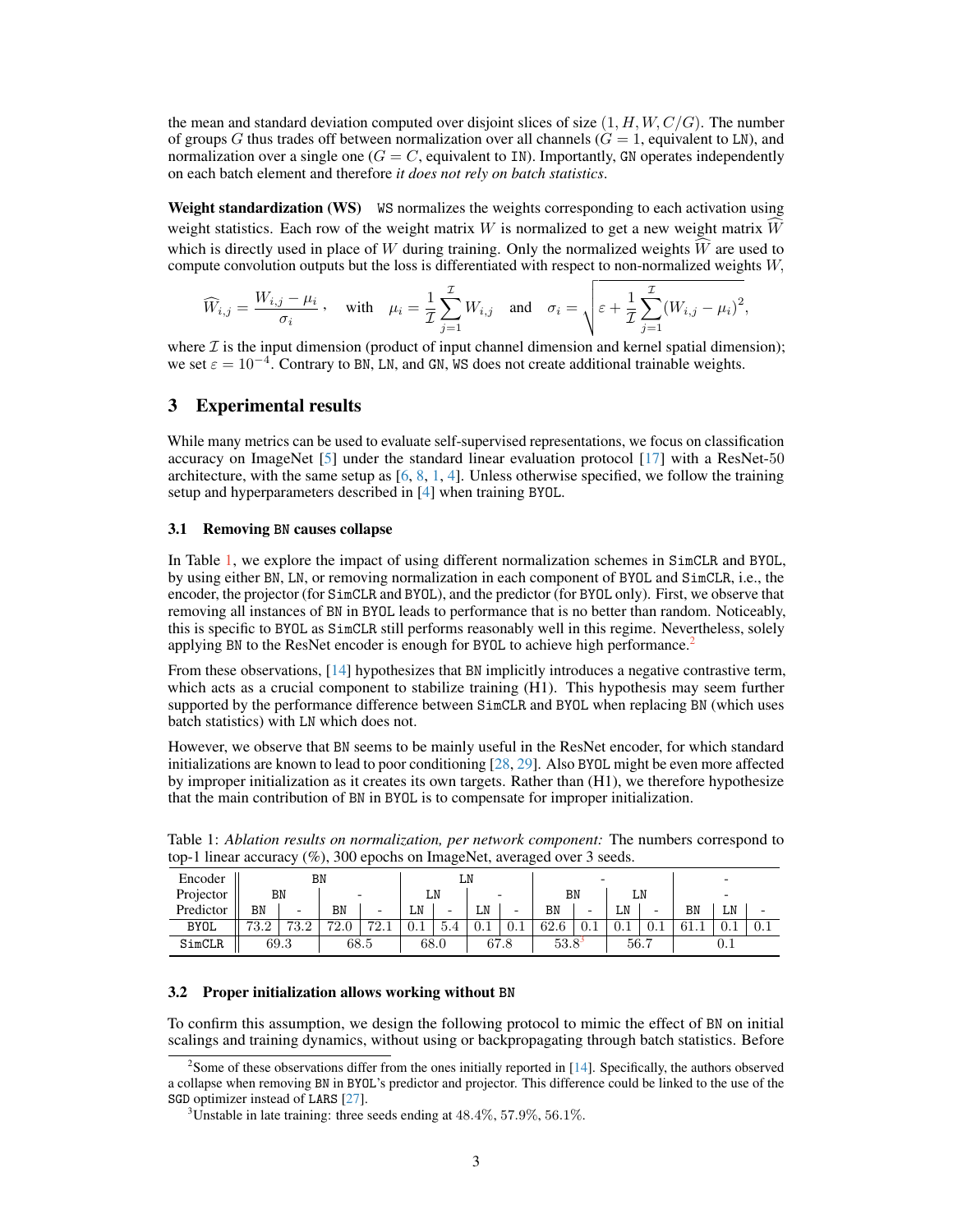training, we compute per-activation BN statistics for each layer by running a single forward pass of the network with BN on a batch of augmented data. We then remove then batch normalization layers, but retain the scale and offset parameters  $\gamma$  and  $\beta$  trainable, and initialize them as

$$
\gamma^k_{\text{init}} = \frac{\gamma^k_0}{\sigma^k} \qquad \text{and} \qquad \beta^k_{\text{init}} = -\mu^k \cdot \gamma^k_{\text{init}},
$$

where  $\gamma_{\rm init}^k$  and  $\beta_{\rm init}^k$  are the initialization of the additional trainable parameters corresponding to the k-th removed BN, and  $\mu^k$  and  $\sigma^k$  are the batch statistics computed during the first pass for the k-th removed BN. Additionally, we set  $\gamma_0^k = 0$  if the k-th removed BN corresponds to the final BN layer in a residual block, and  $\gamma_0^k = 1$  otherwise. This is similar to what is done in [30], except that we further rescale the initialization of the scale and offset parameters by a data-dependent quantity, in the spirit of [31]. Such setup keeps the initial scaling effect of BN, while avoiding the computation of any batch statistic during training, thus discarding any potential implicit contrastive term.

We use the exact same hyperparameters as for vanilla BYOL (*i.e.*, base learning rate of 0.2, weight decay of 1.5 · 10<sup>-6</sup> and decay rate of 0.996), except that we increase the number of warmup epochs from 10 to 50. After 1000 epochs, this representation achieves 65.7% top-1 accuracy in the linear evaluation setting compared to 74.3% for the baseline. These results are reported in Table 2.

Despite its comparatively low performance, the trained representation still provides considerably better classification results than a random ResNet-50 backbone, and is thus necessarily not collapsed. This confirms that BYOL does not need BN to prevent collapse. It also confirms that one of the effects of BN is to provide better initial scalings and training dynamics, and that, contrary to SimCLR, these are required for BYOL to perform well.

Table 2: *Summary of our results*: top-1 accuracy with linear evaluation on ImageNet, at 1000 epochs.

| BYOL variant          |      |     | Vanilla BN $\,$ No BN $\,$ Modified init. $\,$ GN + WS |      |
|-----------------------|------|-----|--------------------------------------------------------|------|
| Uses batch statistics | Yes  | No. | $N_{\Omega}$                                           | No.  |
| Top-1 accuracy $(\%)$ | 74.3 | 0.1 | 65.7                                                   | 73.9 |

#### 3.3 Using **GN** with **WS** leads to competitive performance

In the previous section, we have shown that BYOL can learn a non-collapsed representation without using BN. Yet, BYOL performs worse in this regime. This only disproves (H1), but BN could still both provide better initial scaling *and* an implicit contrastive term, responsible for some of the performance. To study this hypothesis, we explore other refined element-wise normalization procedures. More precisely, we apply weight standardization to convolutional and linear parameters by weight standardized alternatives, and replace all BN by GN layers.

To train the network, we use the same hyperparameters as in BYOL except for the weight decay, set to 3 · 10<sup>−</sup><sup>8</sup> instead of 1.5 · 10<sup>−</sup><sup>6</sup> , the base learning rate set to 0.24 instead of 0.2 and the target update rate, set to 0.999 instead of 0.996; we also set the number of groups for GN to  $G = 16$ . With this setup, BYOL (+GN +WS) achieves 73.9% top-1 accuracy after 1000 epochs.

As neither GN nor WS compute batch statistics, this version of BYOL cannot compare elements from the batch, and therefore it likewise cannot implement a batch-wise implicit contrastive mechanism. Therefore, we experimentally show that BYOL can maintain most of its performance even without a hypothetical implicit contrastive term provided by BN.

### 4 Conclusion

Unlike contrastive methods, the loss used in BYOL does not explicitly include a negative term that would encourage its representations to spread apart. Nonetheless, BYOL's representation does not collapse during training, and BN has been hypothesized to fill the crucial role of an implicit negative term by leaking batch statistics into the gradient. We refute this hypothesis, and show that BYOL can achieve competitive results without using batch statistics. In particular, BYOL achieves 65.7% top-1 accuracy when removing BN and changing the initialization. Moreover, BYOL achieves a competitive 73.9% top-1 accuracy by replacing BN with a normalization scheme operating element-wise.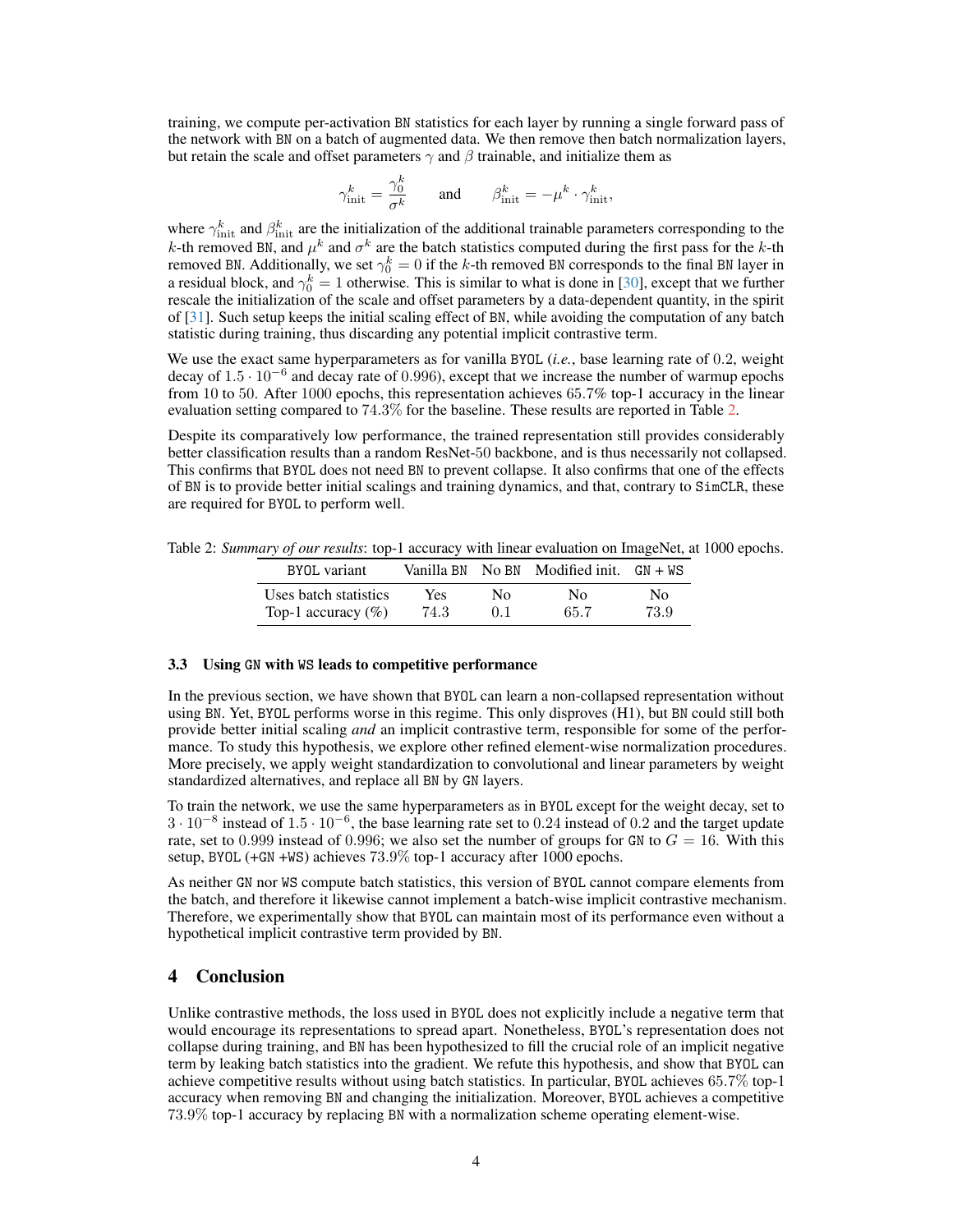#### Acknowledgement

The authors would like to thank the following people for their help throughout the process of writing this paper, in alphabetical order: Jean-Baptiste Alayrac, Bernardo Avila Pires, Nathalie Beauguerlange, Elena Buchatskaya, Jeffrey De Fauw, Sander Dieleman, Carl Doersch, Mohammad Gheshlaghi Azar, Zhaohan Daniel Guo, Olivier Henaff, Koray Kavukcuoglu, Pauline Luc, Katrina McKinney, Rémi Munos, Aaron van den Oord, Jason Ramapuram, Adria Recasens, Karen Simonyan, Oriol Vinyals and the DeepMind team. We would like to also thank the authors of the following papers for fruitful discussions: [1, 9, 14, 32].

### References

- [1] Ting Chen, Simon Kornblith, Mohammad Norouzi, and Geoffrey E. Hinton. A simple framework for contrastive learning of visual representations. In *Proceedings of International Conference on Machine Learning (ICML)*, 2020.
- [2] Ting Chen, Simon Kornblith, Kevin Swersky, Mohammad Norouzi, and Geoffrey Hinton. Big self-supervised models are strong semi-supervised learners. *arXiv preprint arXiv:2006.10029*, 2020.
- [3] Rishabh Jain, Haoqi Fan, Ross B. Girshick, and Kaiming He. Improved baselines with momentum contrastive learning. *arXiv preprint arXiv:2003.04297*, 2020.
- [4] Jean-Bastien Grill, Florian Strub, Florent Altché, Corentin Tallec, Pierre H. Richemond, Elena Buchatskaya, Carl Doersch, Bernardo Avila Pires, Zhaohan Daniel Guo, Mohammad Gheshlaghi Azar, Bilal Piot, Koray Kavukcuoglu, Rémi Munos, and Michal Valko. Bootstrap your own latent: A new approach to self-supervised learning. In *Proceedings of Advances in Neural Information Processing Systems (NeurIPS)*, 2020.
- [5] Olga Russakovsky, Jia Deng, Hao Su, Jonathan Krause, Sanjeev Satheesh, Sean Ma, Zhiheng Huang, Andrej Karpathy, Aditya Khosla, Michael Bernstein, Alexander C. Berg, and Li Fei-Fei. ImageNet Large Scale Visual Recognition Challenge. *International Journal of Computer Vision*, 115(3):211–252, 2015.
- [6] Aäron van den Oord, Yazhe Li, and Oriol Vinyals. Representation learning with contrastive predictive coding. *arXiv preprint arXiv:1807.03748*, 2018.
- [7] Olivier J. Hénaff, Aravind Srinivas, Jeffrey De Fauw, Ali Razavi, Carl Doersch, S. M. Ali Eslami, and Aäron van den Oord. Data-efficient image recognition with contrastive predictive coding. In *Proceedings of International Conference on Machine Learning (ICML)*, 2019.
- [8] Kaiming He, Haoqi Fan, Yuxin Wu, Saining Xie, and Ross Girshick. Momentum contrast for unsupervised visual representation learning. In *Proceedings of the Conference on Computer Vision and Pattern Recognition (CVPR)*, 2020.
- [9] Philip Bachman, R Devon Hjelm, and William Buchwalter. Learning representations by maximizing mutual information across views. In *Proceedings of Advances in Neural Information Processing Systems (NeurIPS)*, 2019.
- [10] Antti Tarvainen and Harri Valpola. Mean teachers are better role models: Weight-averaged consistency targets improve semi-supervised deep learning results. In *Proceedings of Advances in Neural Information Processing Systems (NIPS)*, 2017.
- [11] Mathilde Caron, Piotr Bojanowski, Armand Joulin, and Matthijs Douze. Deep clustering for unsupervised learning of visual features. In *Proceedings of European Conference on Computer Vision (ECML)*, 2018.
- [12] Mathilde Caron, Ishan Misra, Julien Mairal, Priya Goyal, Piotr Bojanowski, and Armand Joulin. Unsupervised learning of visual features by contrasting cluster assignments. In *Proceedings of Advances in Neural Information Processing Systems (NeurIPS)*, 2020.
- [13] Uri Shaham, Kelly Stanton, Henry Li, Ronen Basri, Boaz Nadler, and Yuval Kluger. Spectralnet: Spectral clustering using deep neural networks. In *Proceedings of International Conference on Learning Representations (ICLR)*, 2018.
- [14] Abe Fetterman and Josh Albrecht. Understanding self-supervised and contrastive learning with bootstrap your own latent (BYOL). *https://untitled-ai.github.io/understanding-self-supervisedcontrastive-learning.html*, 2020.